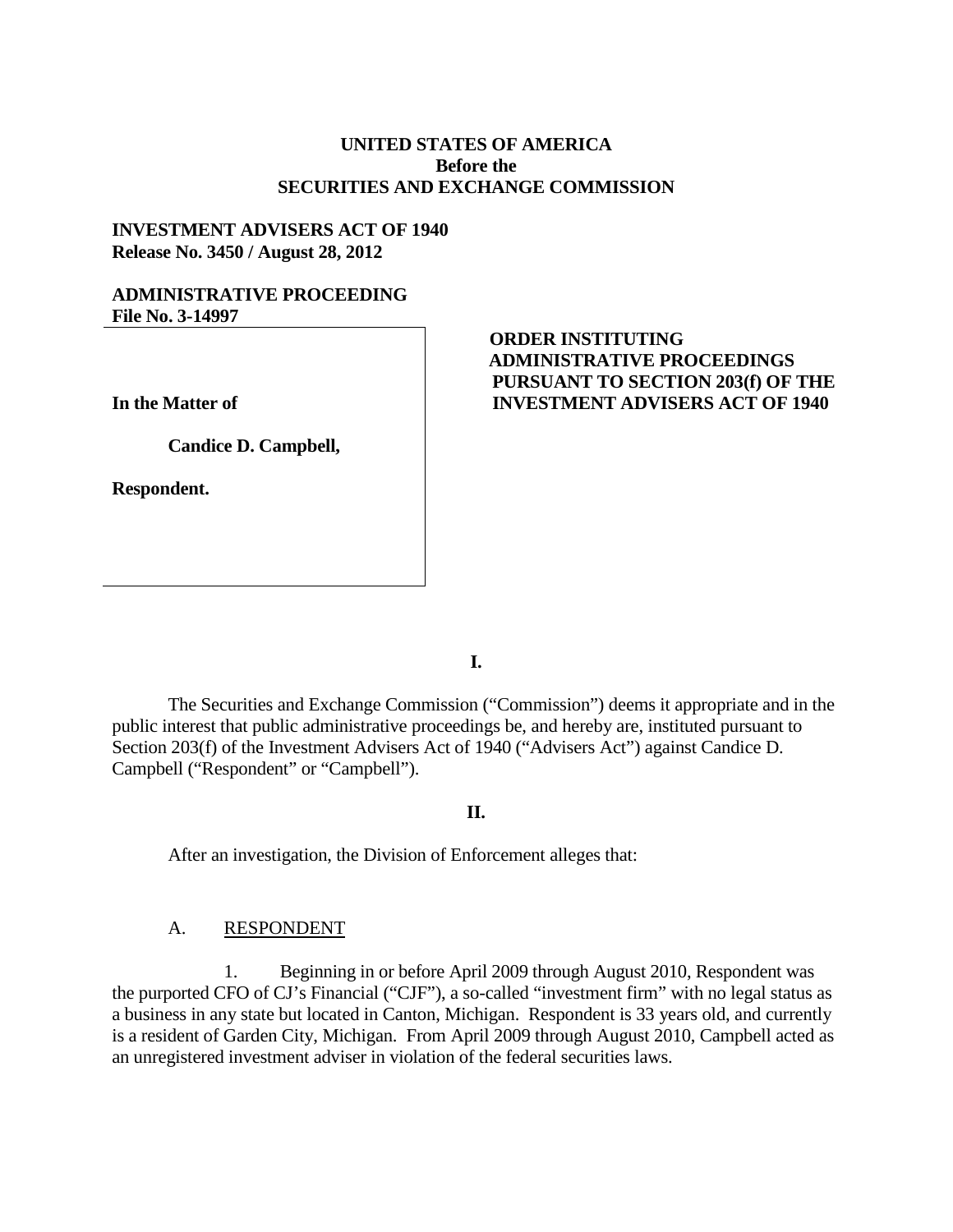#### B. ENTRY OF THE CONVICTION

2. On July 20, 2011, the United States Attorney for the Eastern District of Michigan filed a first superseding criminal information against Campbell, charging her with one count of wire fraud. *United States v. Campbell*, 2:11-cr-20388 (E.D. Mich.). That action involves the same conduct previously alleged in a complaint filed by the Commission in August 2010. *SEC v. C.J.'s Financial and Candice Campbell*, 2:10-cv-13083 (E.D. Mich.). On January 23, 2012, Campbell pleaded guilty to one count of wire fraud, and was sentenced to 51 months in prison and ordered to pay restitution in the amount of \$835,474.10. *United States v. Campbell*, 2:11-cr-20388 (E.D. Mich.) (Docket No. 15).

3. By pleading guilty in the criminal case, Campbell admitted that, as the owner and controller of Defendant CJF, she: (i)"devised a scheme to defraud in order to obtain money or property as described in the first superseding information," (ii) the "scheme included a material misrepresentation or concealment of a material fact," (iii) she "had the intent to defraud," and (iv) she "used wire, radio or television communications … in interstate commerce in furtherance of the scheme."

#### **III.**

In view of the allegations made by the Division of Enforcement, the Commission deems it necessary and appropriate in the public interest that public administrative proceedings be instituted to determine:

A. Whether the allegations set forth in Section II are true and, in connection therewith, to afford Respondent an opportunity to establish any defenses to such allegations; and

B. What, if any, remedial action is appropriate in the public interest against Respondent pursuant to Section 203(f) of the Advisers Act.

#### **IV.**

IT IS ORDERED that a public hearing for the purpose of taking evidence on the questions set forth in Section III hereof shall be convened at a time and place to be fixed, and before an Administrative Law Judge to be designated by further order as provided by Rule 110 of the Commission's Rules of Practice, 17 C.F.R. § 201.110.

IT IS FURTHER ORDERED that Respondent shall file an Answer to the allegations contained in this Order within twenty (20) days after service of this Order, as provided by Rule 220 of the Commission's Rules of Practice, 17 C.F.R. § 201.220.

If Respondent fails to file the directed answer, or fails to appear at a hearing after being duly notified, the Respondent may be deemed in default and the proceedings may be determined against her upon consideration of this Order, the allegations of which may be deemed to be true as provided